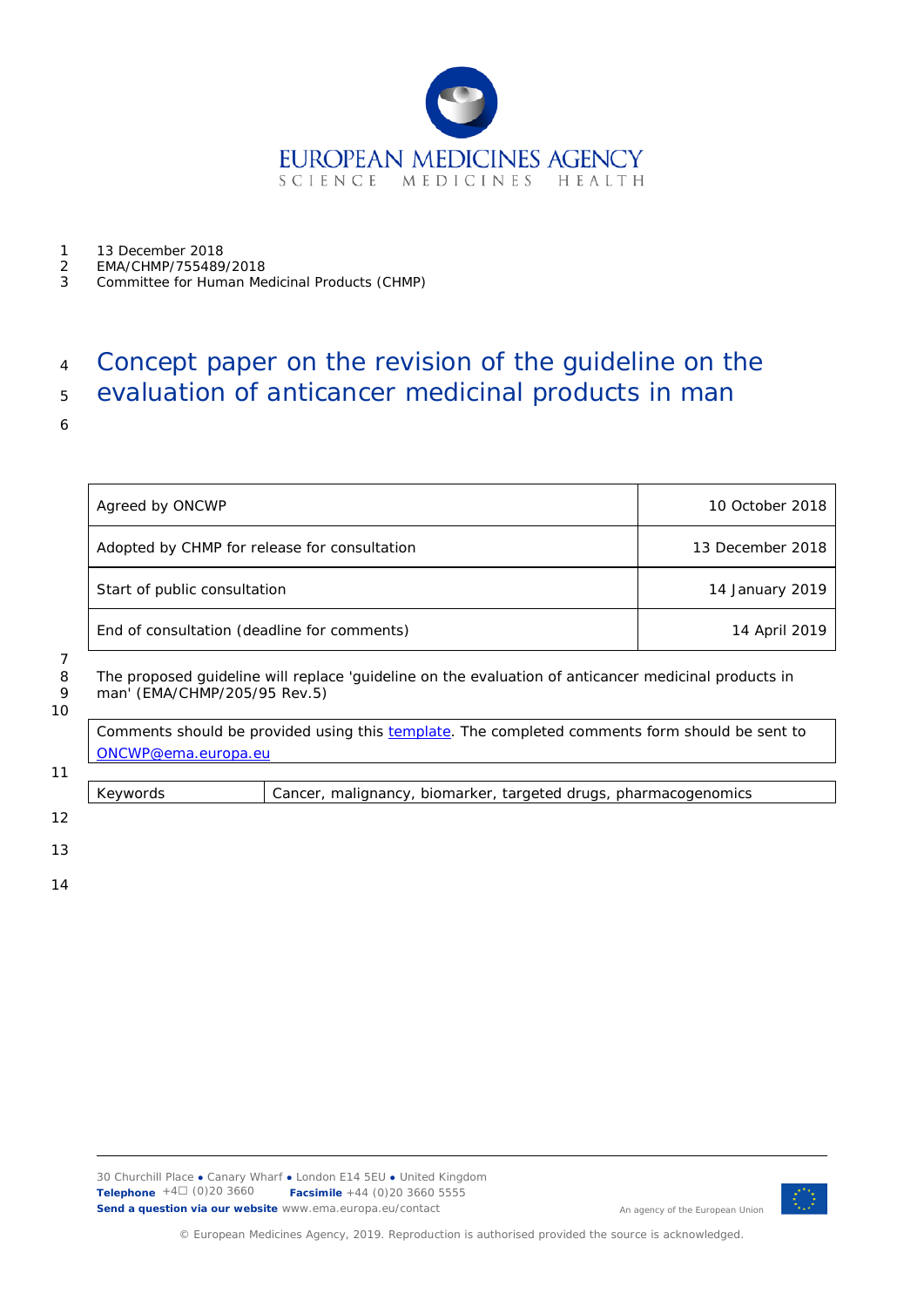#### **1. Introduction**

This concept paper introduces revision 6 proposing amendments and add-ons to the last version of the

guideline on the evaluation of anticancer medicinal products in man. It is also proposed to amend the

18 title to "the quideline on the clinical evaluation of anticancer medicinal products in man" (currently

EMA/CHMP/205/95 Rev.5).

The upcoming revision 6 proposes a review of the concepts related to biomarkers, which are

increasingly used to define malignant diseases and develop new treatment strategies, improve

 description of the regulatory standards relevant for rare cancers and additional minor amendments to other sections.

#### **2. Problem statement**

Since the adoption of the guideline, the use of biomarkers in oncology and haematology has evolved

and progressed considerably. This has resulted in novel development strategies as well as new

definitions of therapeutic indications based on biomarkers. The current guidance does not adequately

address these new aspects.

### **3. Discussion (on the problem statement)**

The classical definitions of malignant diseases and of corresponding therapeutic indications are most

often based on anatomy and/or histology. Meanwhile, treatments specifically targeting a pathological

- process linked to a biomarker have been shown to bring relevant benefits to patients suffering from
- tumours depending on biomarker status. Biomarker-based developments often focus on narrow

subgroups identified within larger populations. These developments therefore often come closer to

designs used for small populations. Another specific aspect of biomarkers in oncology is the possibility

that the presence of a common pathological mechanism (detected by a biomarker) could predict the

benefits associated to a treatment with an improved accuracy, across the traditional anatomy- or

histology-defined diseases. New corresponding study designs (mainly basket trials and umbrella trials)

are not discussed in the current version of the guideline.

Some other points deserve limited revision or adaptation (e.g., interim analyses, paediatrics).

#### **4. Recommendation**

 The Oncology Working Party recommends revising the guideline on the evaluation of anticancer medicinal products by:

 • Expanding the section on biomarkers to address the evolving scientific concepts, the place of biomarkers in the development pathway, and the main questions to be answered/solved during a standard development.

- Better describing the expected standards in the context of rare cancers.
- Presenting the main features and principles of new designs (mainly basket trials). Because regulatory experience is limited in this field for the time being, the guidance on this topic is only focusing on main aspects and principles.